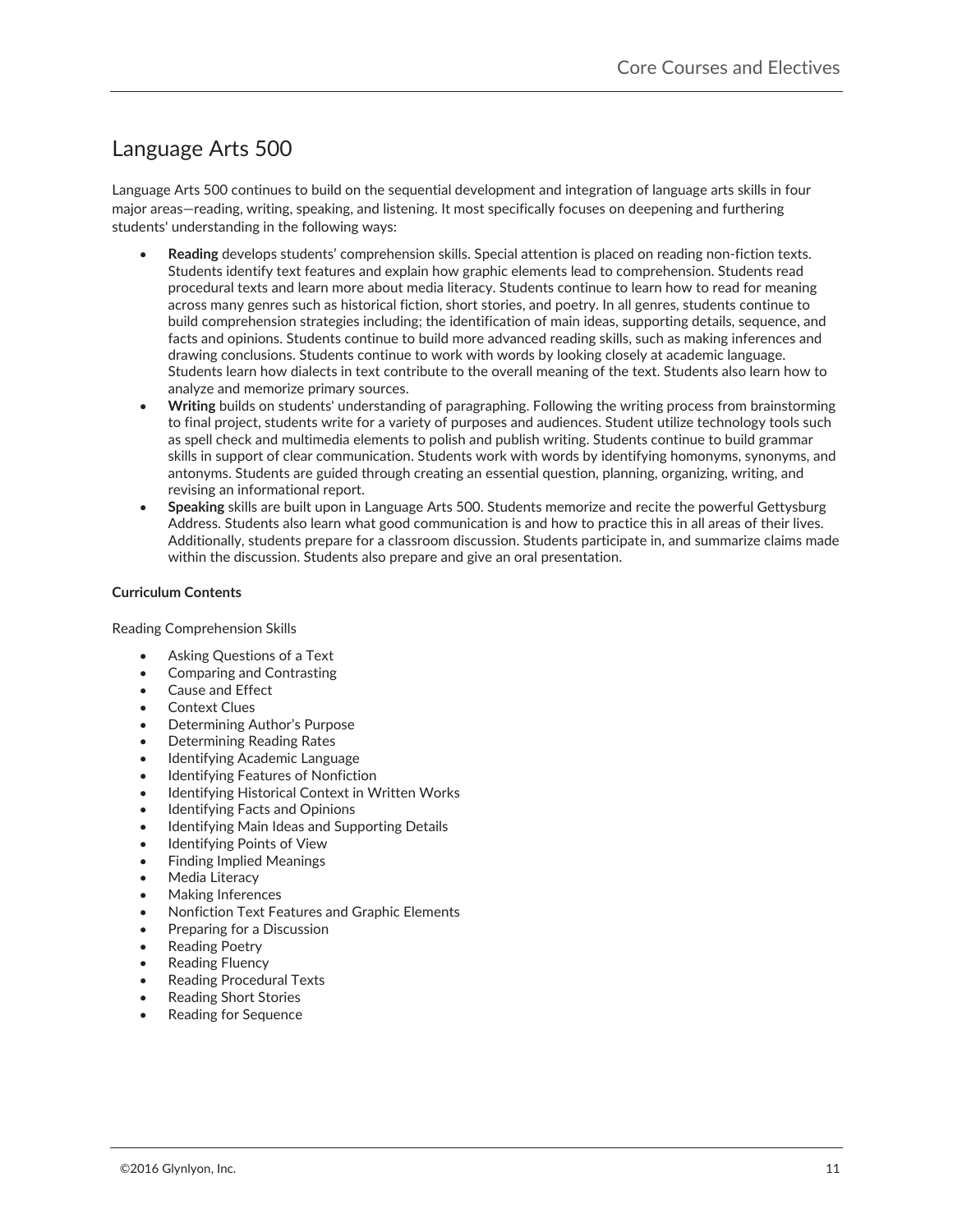## Writing**-**

- Creating an Essential Question
- Middle and Modern English
- Writing Descriptive Narratives
- Writing Reports
- Writing Dialogue
- Writing a Fable
- Writing with Facts and Opinions
- Writing Poetry
- Writing a Report
- Writing Short Stories
- Taking Study Notes
- Using Spell Check
- Writing a Summary
- Writing Better Sentences
- Word Study

#### Grammar and Usage**-**

- Identifying Parts of Speech
- Using and Punctuating Dialogue
- Kinds of Sentences
- Formal and Informal Language Use
- Pronunciation
- Punctuation
- Sentence Structure
- Types of Conjunctions

## Speaking and Listening**-**

- **•** Identifying Components of Good Communication
- Memorizing and Reciting the Gettysburg Address
- **•** Participating in and Summarizing Claims in a Discussion
- **•** Procedural Presentation
- Multimedia Presentation of an Author
- Using Appropriate Words

### **Unit 1: Language Skills**

|               | Assignments |                                                |     |                                                   |
|---------------|-------------|------------------------------------------------|-----|---------------------------------------------------|
|               |             | <b>Course Overview</b>                         | 10. | Quiz: Dialogue, Vocabulary, and Academic Language |
| 500           |             | The Author's Message                           | 11. | Using Spell Check                                 |
|               | 3.          | Project: Finding the Topic                     | 12. | Project: Spelling Story*                          |
|               | 4.          | <b>Vowel Diphthong Design</b>                  | 13. | Short Story: Joe's Dilemma Part 2                 |
| -anguage Arts | 5.          | Spelling: Vowel Changes                        | 14. | <b>Quiz: Reading and Writing Efficiently</b>      |
|               | 6.          | Quiz: The Author's Message and Vowel Diphthong | 15. | Unit Review                                       |
|               |             | Design                                         | 16. | Special Project*                                  |
|               |             | Short Story: Joe's Dilemma Part 1              | 17. | Test                                              |
|               | 8.          | <b>Vocabulary Study</b>                        | 18. | Alternate Test*                                   |
|               | 9.          | Academic Language                              | 19. | <b>Glossary and Credits</b>                       |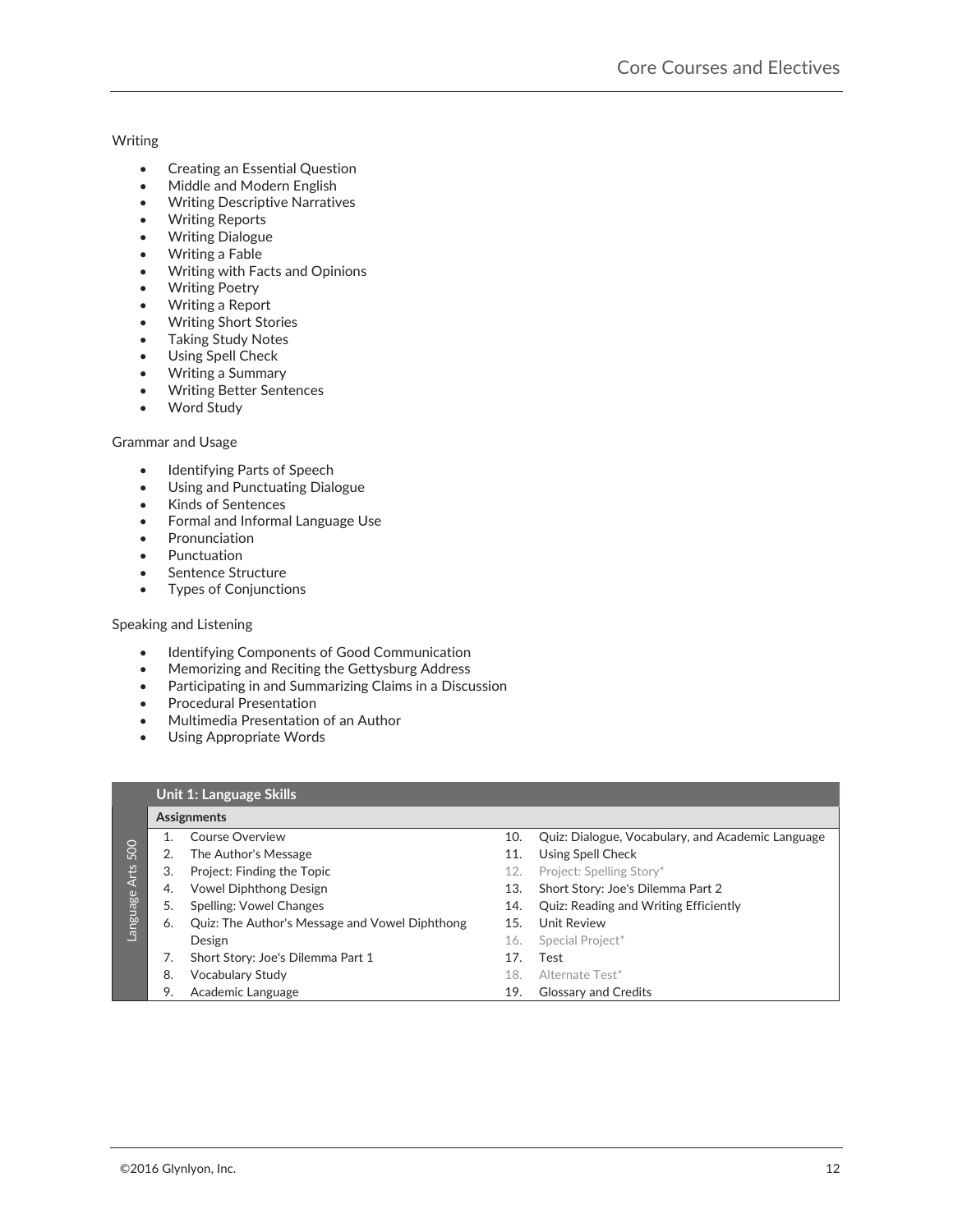## **Unit 2: Working With Information**

#### **Assignments-**

- 
- 2. Compound Words and Hyphens 12. Parts of Speech
- 3. Memorizing and Reciting the Gettysburg Address 213. Contractions
- 
- 5. Main Ideas and Supporting Details 15. Unit Review
- 6. Project: Outline **16. Special Project\***
- 7. Good Communication 17. Test
- 8. Quiz: Main Ideas, Details, and Good Communication 18. Alternate Test\*
- 9. Text Features and Graphic Elements 19. Glossary and Credits
- 10. Reading Procedural Texts-
- 1. Reading Nonfiction 11. Project: Procedural Presentation\*
	-
	-
- 4. Quiz: Reading and Hyphens 14. Quiz: Contractions and Procedural Texts
	-
	-
	-
	-
	-

#### **Unit 3: The Story of Our Language**

#### **Assignments-**

- 
- 
- 
- Language Arts 500
	-
	- 6. Project: Book Report -
	- 7. Phrases, Adjectives, and Adverbs 19. Unit Review
	- 8. Punctuation in a Series **20. Special Project**\*
		- 9. Quiz: Parts of Speech, Context Clues, and Punctuation 21. Test
		- 10. Writing a Short Story **22.** Alternate Test<sup>\*</sup>
		- 11. Language Confusion: Anglo-Saxon 23. Glossary and Credits
		- 12. Middle and Modern English
- 1. Comprehension 13. Project: Multimedia Presentation on an Author\*
- 2. Word and Sentence Study 14. Homonyms, Idioms, and Abbreviations
- 3. Quiz: Comprehension and Word Study 15. Using Nouns and Adjectives
- 4. Elements of the English Language 16. Project: Descriptive Narrative
- 5. Prefixes and Suffixes 17. Initials and Acronyms
	- 18. Quiz: Language Confusion and History of Language
	-
	-
	-
	-
	-

| <b>Unit 4: Effective Communication</b> |  |  |  |  |
|----------------------------------------|--|--|--|--|
|----------------------------------------|--|--|--|--|

## **Assignments-**

- 2. Sentence Patterns and Appropriate Words 14.
- Language Arts 500
	- 5. Project: Writing Descriptive Setting Paragraphs 17. Project: Outline
	-
	- 7. Project: Participating in and Summarizing Claims in a-Discussion 20. Project: Advertisements and Persuasion
	-
	- 9. Quiz: Reading, Writing, and Discussion Skills 22. Unit Review
	- 10. Project: Writing an Opinion Piece 23. Special Project\*
	- 11. Written Report Selecting a Topic and Gathering **Information** 25. Alternate Test<sup>\*</sup> 12. Research and Gathering Sources 26. Glossary and Credits
- 1. Reading Skills 13. Project: Taking Notes
	- Preparing an Outline
- 3. Quiz: Main Ideas and Appropriate Words 15. Creating an Essential Question
- 4. Sensible Sentences 16. Project: Drafting Research Questions

Content Works and Flooring the complete proposes of the Content Science of the Content Science of the Content Science of the Content Science of the Content Science of the Content Science of the Content Science of the Cont 6. Types of Conjunctions 18. Project: Drafting Your Report 19. Media Literacy 8. Reading Skills and Robin Hood 21. Quiz: The Written Report 24. Test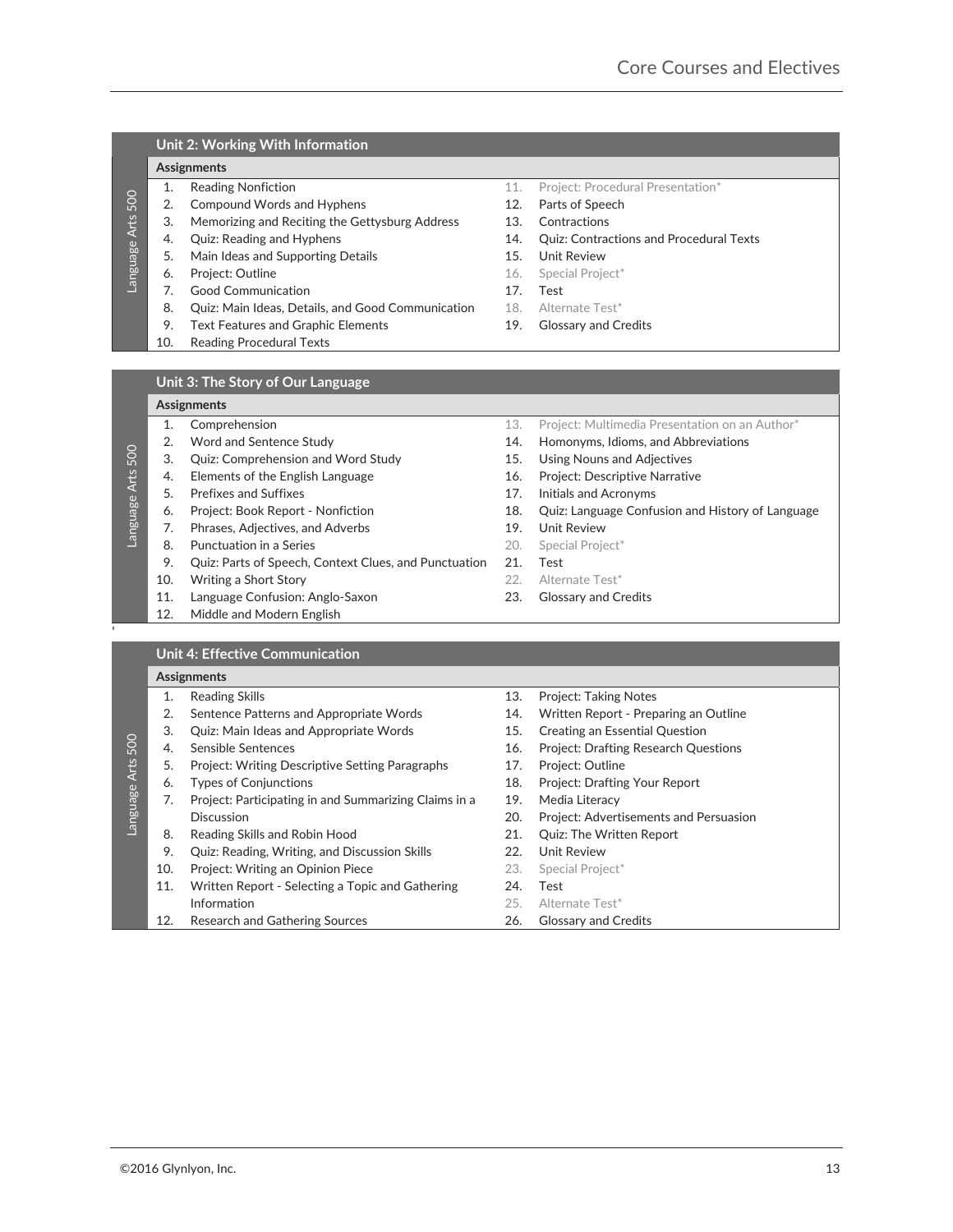## **Unit 5: Reading and Writing Stories**

#### **Assignments-**

- 
- 2. Writing About a Text 14. Story Writing
- 
- 4. Judging the Value of a Story **16. Project: Short Story**
- 5. Project: Book Report -
- 
- 7. Mastering Dialogue 19. Unit Review
- 8. Capitalization Rules 20. Special Project\*
- 9. Project: Making Conversation 21. Test
- 10. Project: Seed Ideas\* 22. Alternate Test\*
- 11. Writing Better Sentences 23. Glossary and Credits
- 12. Cursive Writing
- 1. Reading for Meaning 13. Quiz: Writing Sentences, Dialogue, and Cursive
	-
- 3. Project: Writing a Summary 15. Using Commas to Introduce
	-
	- 17. Project: Story Comparison
- 6. Quiz: Reading and Summarizing a Story 18. Quiz: Story Writing and Punctuation
	-
	-
	-
	-
	-

## **Unit 6: Poetry**

## **Assignments-**

| Reading Story Poer |  |
|--------------------|--|

- 2. Dialects in Text 2. Dialects in Text 2. Poetic Forms
- 
- Language Arts 500 4. Identifying Historical Context in Written Works 16. Project: Free Verse Poem
	-
	- 6. Quiz: Poetry and Historical Context 18. Quiz: Poetic Forms and Devices
	- - 8. Reading Humorous Poems 20. Special Project\*
	- 9. Playing With Words 21. Test
	- 10. Project: Book Report -
	- 11. Quiz: Humorous Poetry **23. Glossary and Credits**
	- 12. Reading Inspirational Poems-
- ns and Devices 13. Poetic Ideas and Devices
	-
- 3. Enjoying Poetry 15. Project: Pen Pictures and Couplets
	-
- 5. Project: Rhythm **17. Project: Poetry Book\*** 
	-
- 7. Poetry 2008 and 2009 and 2009 and 2009 and 2010 and 2010 and 2010 and 2011 and 2010 and 2011 and 2011 and 201
	-
	-
	- 22. Alternate Test\*
	-

#### **Unit 7: Reading Comprehension**

| Language Arts 500 | 3.<br>4. | Project: Writing a Summary                               |            |                                                  |
|-------------------|----------|----------------------------------------------------------|------------|--------------------------------------------------|
|                   |          |                                                          | 15.        | Using Commas to Introduce                        |
|                   |          | Judging the Value of a Story                             | 16.        | Project: Short Story                             |
|                   | 5.       | Project: Book Report - Historical Fiction                | 17.        | Project: Story Comparison                        |
|                   | 6.       | Quiz: Reading and Summarizing a Story                    | 18.        | Quiz: Story Writing and Punctuation              |
|                   | 7.       | <b>Mastering Dialogue</b>                                | 19.        | <b>Unit Review</b>                               |
|                   | 8.       | <b>Capitalization Rules</b>                              | 20.        | Special Project*                                 |
|                   | 9.       | Project: Making Conversation                             | 21.        | Test                                             |
|                   | 10.      | Project: Seed Ideas*                                     | 22.        | Alternate Test*                                  |
|                   | 11.      | <b>Writing Better Sentences</b>                          | 23.        | <b>Glossary and Credits</b>                      |
|                   | 12.      | <b>Cursive Writing</b>                                   |            |                                                  |
|                   |          |                                                          |            |                                                  |
|                   |          | <b>Unit 6: Poetry</b>                                    |            |                                                  |
|                   |          |                                                          |            |                                                  |
|                   |          | Assignments                                              |            |                                                  |
|                   | 1.       | <b>Reading Story Poems</b>                               | 13.        | Poetic Ideas and Devices                         |
|                   | 2.       | Dialects in Text                                         | 14.        | Poetic Forms                                     |
|                   | 3.       | <b>Enjoying Poetry</b>                                   | 15.        | Project: Pen Pictures and Couplets               |
|                   | 4.       | Identifying Historical Context in Written Works          | 16.        | Project: Free Verse Poem                         |
| Language Arts 500 | 5.       | Project: Rhythm                                          | 17.        | Project: Poetry Book*                            |
|                   | 6.       | Quiz: Poetry and Historical Context                      | 18.        | Quiz: Poetic Forms and Devices                   |
|                   | 7.       | Poetry                                                   | 19.        | Unit Review                                      |
|                   | 8.       | Reading Humorous Poems                                   | 20.        | Special Project*                                 |
|                   | 9.       | Playing With Words                                       | 21.        | Test                                             |
|                   | 10.      | Project: Book Report - Poetry                            | 22.        | Alternate Test*                                  |
|                   | 11.      | <b>Quiz: Humorous Poetry</b>                             | 23.        | <b>Glossary and Credits</b>                      |
|                   | 12.      | Reading Inspirational Poems                              |            |                                                  |
|                   |          |                                                          |            |                                                  |
|                   |          |                                                          |            |                                                  |
|                   |          | <b>Unit 7: Reading Comprehension</b>                     |            |                                                  |
|                   |          | Assignments                                              |            |                                                  |
|                   | 1.       |                                                          |            |                                                  |
|                   |          | <b>Cause and Effect</b>                                  | 13.        | Judgments, Inferences, Facts, Opinions, and Mood |
|                   | 2.       | Sequence in Gulliver's Travels                           | 14.        | <b>Vocabulary Practice</b>                       |
|                   | 3.       | Analyzing a Plot: Foreshadowing                          | 15.        | Preparing for a Discussion                       |
|                   | 4.       | Project: Personal Reaction to Lilliput                   | 16.        | Asking Questions of a Text                       |
|                   | 5.       | Quiz: Sequence, Foreshadowing, and Personal              | 17.        | Quiz: Judgments, Vocabulary, and Discussions     |
|                   |          | <b>Reactions in Stories</b>                              | 18.        | <b>Identifying Adjectives</b>                    |
|                   | 6.       | Third Person Point of View                               | 19.        | Project: Adjectives                              |
|                   | 7.       | <b>Reviewing Nouns</b>                                   | 20.        | Adjective Placement                              |
| Language Arts 500 | 8.       | Singular and Plural Nouns                                | 21.        | Quiz: Adjectives                                 |
|                   | 9.       | Possessive Nouns; Uses of Nouns                          | 22.        | <b>Unit Review</b>                               |
|                   | 10.      | Pronouns                                                 | 23.        | Special Project*                                 |
|                   | 11.      | <b>Indefinite Pronouns</b>                               | 24.        | Test                                             |
|                   | 12.      | Quiz: Third Person Point of View, Nouns, and<br>Pronouns | 25.<br>26. | Alternate Test*<br><b>Glossary and Credits</b>   |